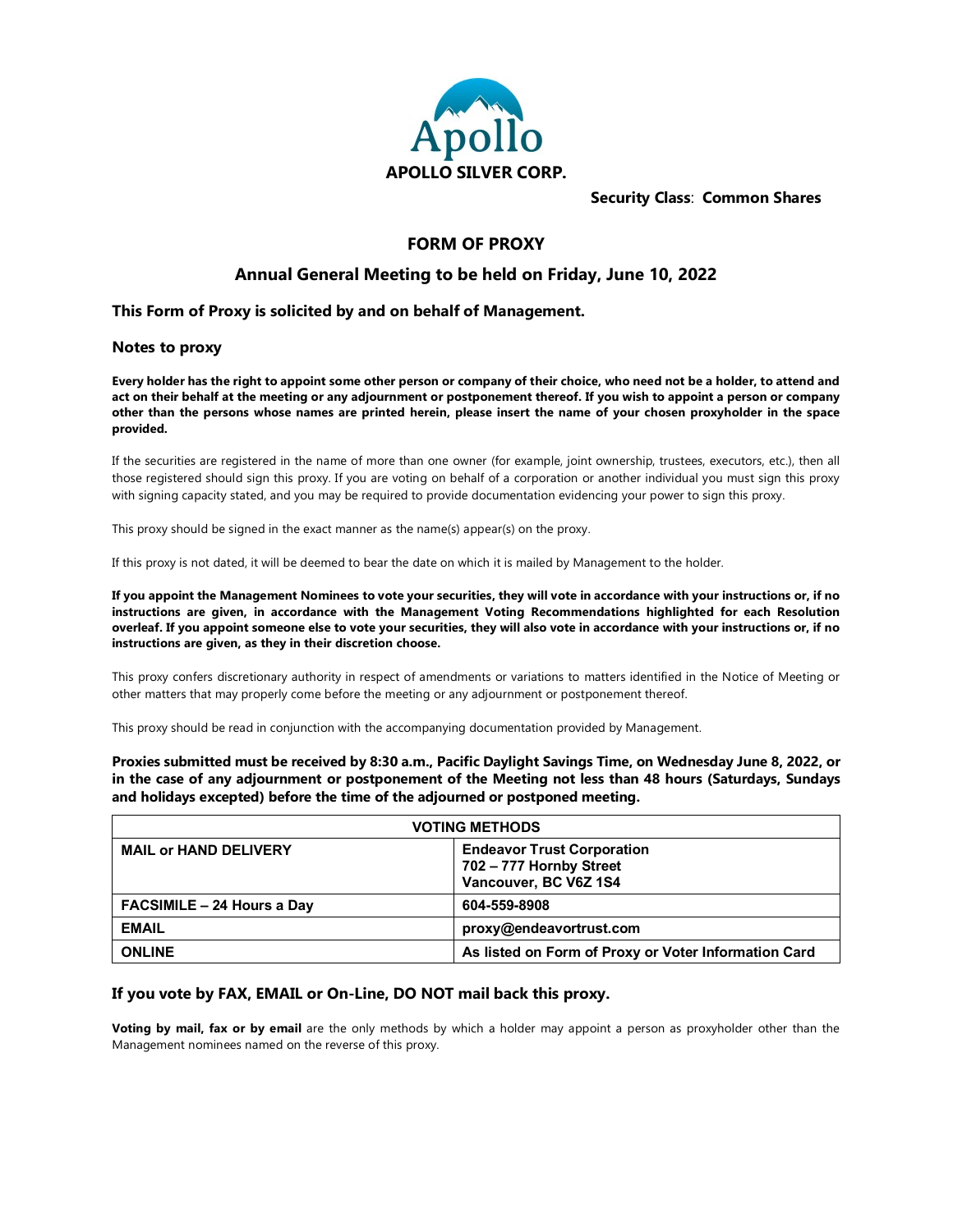

# **Appointment of Proxyholder**

| I/We, being holder(s) of <b>APOLLO</b>       |                                    | Print the name of the person you are       |  |  |  |  |
|----------------------------------------------|------------------------------------|--------------------------------------------|--|--|--|--|
| <b>SILVER CORP.</b> hereby appoint: Thomas   | OR.                                | appointing if this person is someone other |  |  |  |  |
| <b>Peregoodoff, President &amp; CEO, or,</b> | than the Management Nominee listed |                                            |  |  |  |  |
| failing him, Christopher Cairns, CFO         |                                    | herein.                                    |  |  |  |  |

as my/our proxyholder with full power of substitution and to attend, act and to vote for and on behalf of the shareholder in accordance with the following direction (or if no directions have been given, as the proxyholder sees fit) and all other matters that may properly come before the Annual General Meeting of shareholders of **Apollo Silver Corp.** to be held at **Suite 710 – 1030 West Georgia Street, Vancouver, BC V6E 2Y3 on June 10, 2022 at 8:30 a.m.,** Pacific Daylight Savings Time, and at any adjournment or postponement thereof.

#### **VOTING RECOMMENDATIONS ARE INDICATED BY HIGHLIGHTED TEXT OVER THE BOXES.**

| 1. Number of Directors                                                                                                                                                                                                                                                                         | For    | <b>Against</b> |
|------------------------------------------------------------------------------------------------------------------------------------------------------------------------------------------------------------------------------------------------------------------------------------------------|--------|----------------|
| The number of Directors shall be set to 7 (seven);                                                                                                                                                                                                                                             | П      | П              |
|                                                                                                                                                                                                                                                                                                |        |                |
| 2. Election of Directors                                                                                                                                                                                                                                                                       | For    | Withheld       |
| i) Andrew Bowering                                                                                                                                                                                                                                                                             | П      | $\Box$         |
| ii) Thomas Peregoodoff                                                                                                                                                                                                                                                                         | П      | $\Box$         |
| iii) Simon Clarke                                                                                                                                                                                                                                                                              | П      | П              |
| iv) Steven Thomas                                                                                                                                                                                                                                                                              | П      | П              |
| v) Sean Bromley                                                                                                                                                                                                                                                                                | □      | □              |
| vi) Jocelyn Thompson                                                                                                                                                                                                                                                                           | П      | $\Box$         |
| vii) Collette Brown-Rodriguez                                                                                                                                                                                                                                                                  | П      | $\Box$         |
| 3. Appointment of Auditor                                                                                                                                                                                                                                                                      | For    | Withheld       |
| To re-appoint Davidson & Company LLP as auditor of the Company for the ensuing year and to<br>authorize the directors to fix their remuneration;                                                                                                                                               | П      | $\Box$         |
| 4. Approval of Share Option Plan                                                                                                                                                                                                                                                               | For    | <b>Against</b> |
| To consider, and if deemed advisable, to pass, with or without variation, an ordinary resolution<br>approving the Company's amended and restated Share Option Plan. See the section entitled "Business"<br>of the Meeting – Re-Approval of the Share Option Plan" in the Information Circular. | П      | □              |
| 5. Other Business                                                                                                                                                                                                                                                                              | For    | <b>Against</b> |
| To transact such other business that may be brought properly before the Meeting and any adjournment<br>or postponement of the Meeting.                                                                                                                                                         | $\Box$ | □              |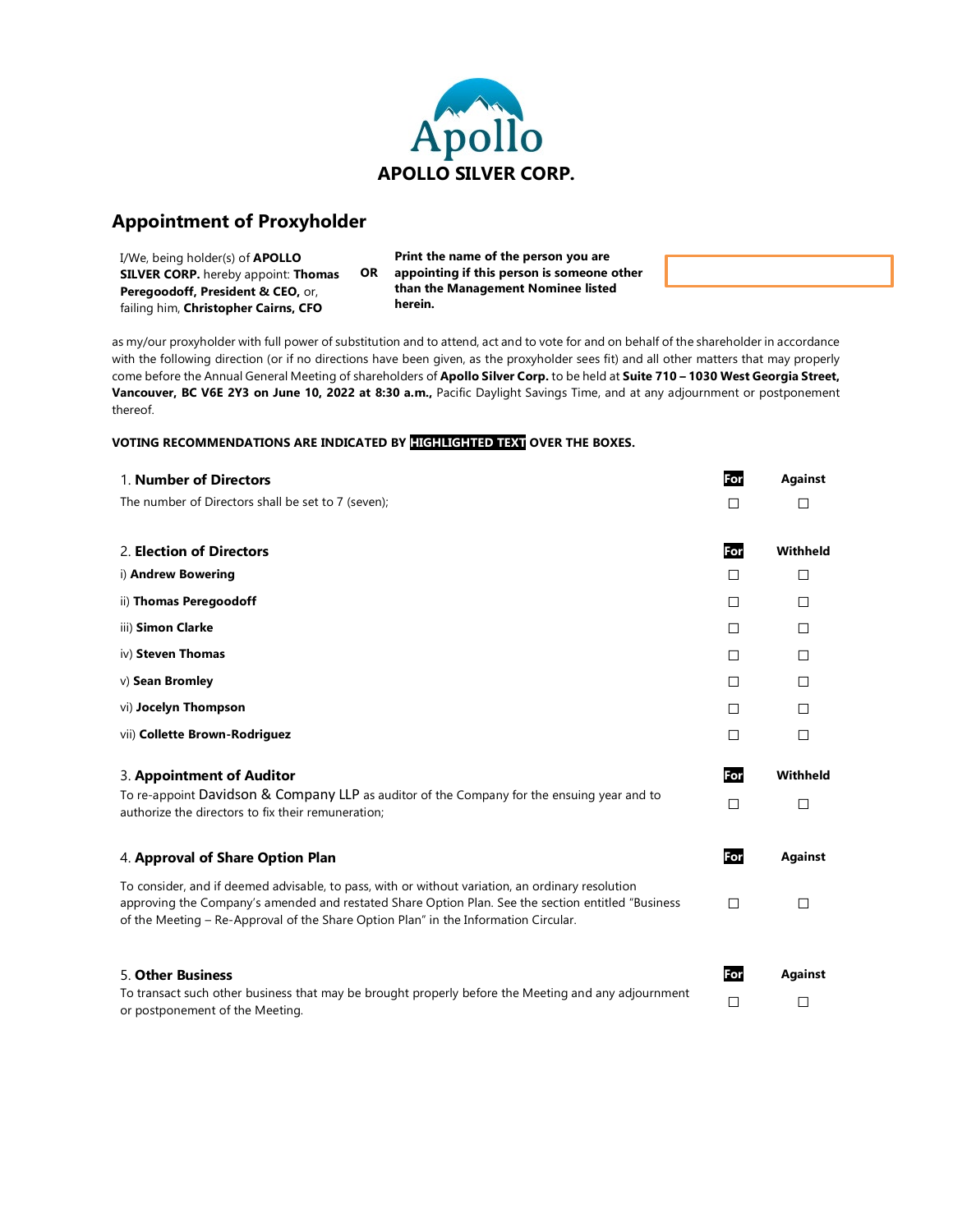

#### **Authorized Signature(s) – This section must be Signature(s) completed for your instructions to be executed.**

I/We authorize you to act in accordance with my/our instructions set out above. I/We hereby revoke any proxy previously given with respect to the Meeting. **If no voting instructions are indicated above, this Proxy will be voted as recommended by Management.**

**Print Name(s) & Signing Capacity(ies), if applicable**

**Date (MM-DD-YY) THIS PROXY MUST BE DATED**

\_\_\_\_\_\_\_\_\_\_\_\_\_\_\_\_\_\_\_\_\_\_\_\_\_\_\_\_\_\_\_\_\_\_